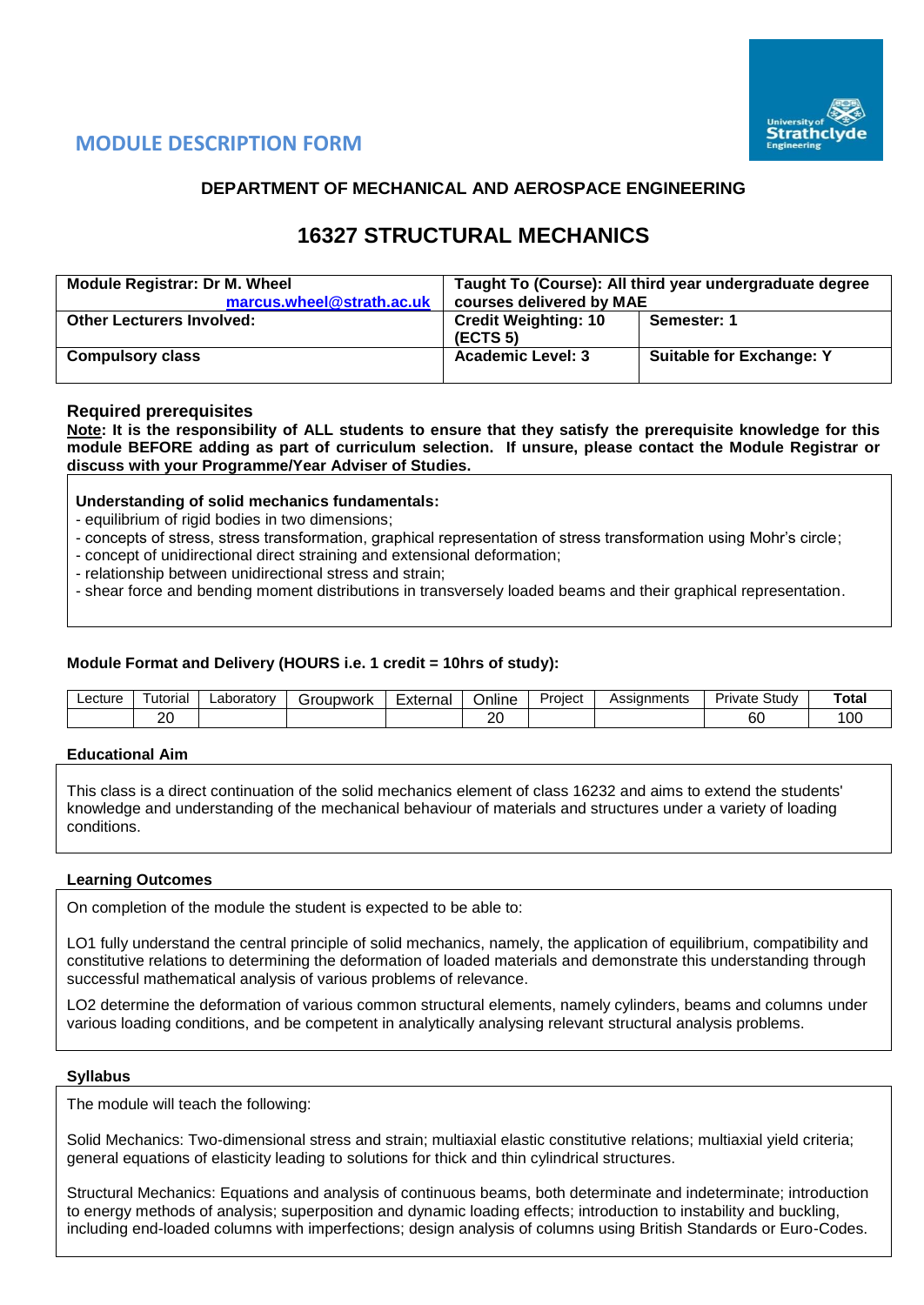### **Assessment of Learning Outcomes**

#### **Criteria**

For each of the Module Learning Outcomes the following criteria will be used to make judgements on student learning:

 $LO1$ 

C1 Demonstrate understanding of solid mechanics principles and ability to analyse problems involving the deformation of loaded materials.

LO2

C1 Demonstrate understanding of structural mechanics principles and ability to analyse problems involving the behaviour of loaded structures.

The standards set for each criterion per Module Learning Outcome to achieve a pass grade are indicated on the assessment sheet for all assessment.

#### **Principles of Assessment and Feedback**

*(within Assessment and Feedback Policy at: <https://www.strath.ac.uk/professionalservices/staff/policies/academic/> )*

Formative feedback will be provided at tutorial sessions primarily through individual or group discussion of exercises prepared in advance by students. Note:- to receive this feedback students should participate in these tutorials but attendance is not mandatory.

Summative feedback will be provided by the return of examination marks to students after the December exam.

#### **Assessment Method(s) Including Percentage Breakdown and Duration of Exams** *(individual weightings)*

|                       |          | <b>Examination</b> |                  |        | Coursework |        | <b>Practical</b> | <b>Project</b> |           |  |
|-----------------------|----------|--------------------|------------------|--------|------------|--------|------------------|----------------|-----------|--|
| Number                | Month(s) | Duration           | <b>Weighting</b> | Number | Weiahtina  | Number | Weiahtina        | Number         | Weiahtina |  |
|                       | Dec      | $\lambda$ hours    | 100%             |        |            |        |                  |                |           |  |
| LO1 & LO <sub>2</sub> |          |                    |                  |        |            |        |                  |                |           |  |

*\* L/Os: Indicate which Learning Outcomes (L01, L02, etc) are to be assessed by exam/coursework/practical/project as required.*

| Coursework / Submission deadlines (academic weeks):<br>None           |  |
|-----------------------------------------------------------------------|--|
| <b>Resit Assessment Procedures:</b><br>2hr examination in August diet |  |

#### **PLEASE NOTE:**

**Students must gain a summative mark of 40% to pass the module. Students who fail the module at the first attempt will be re-assessed during the August diet. This re-assessment will consist entirely of an exam. No marks from any previous attempts will be transferred to a new resit attempt.**

#### **Recommended Reading**

**\*\*\*Purchase recommended \*\*Highly recommended reading \*For reference** 

\*\* Mechanics of Engineering Materials" 2nd edition, by Benham, Crawford & Armstrong, Addison Wesley Longman

#### **Additional Student Feedback**

*(Please specify details of when additional feedback will be provided)*

| Date | ıme | No<br>रoom                              |
|------|-----|-----------------------------------------|
|      |     | Check<br>timetable webpages for details |

Session: 2021/22

#### **Approved:**

**Course Director Signature: Dr E Henderson (SG)**

**Date of Last Modifications: September 13, 2021**